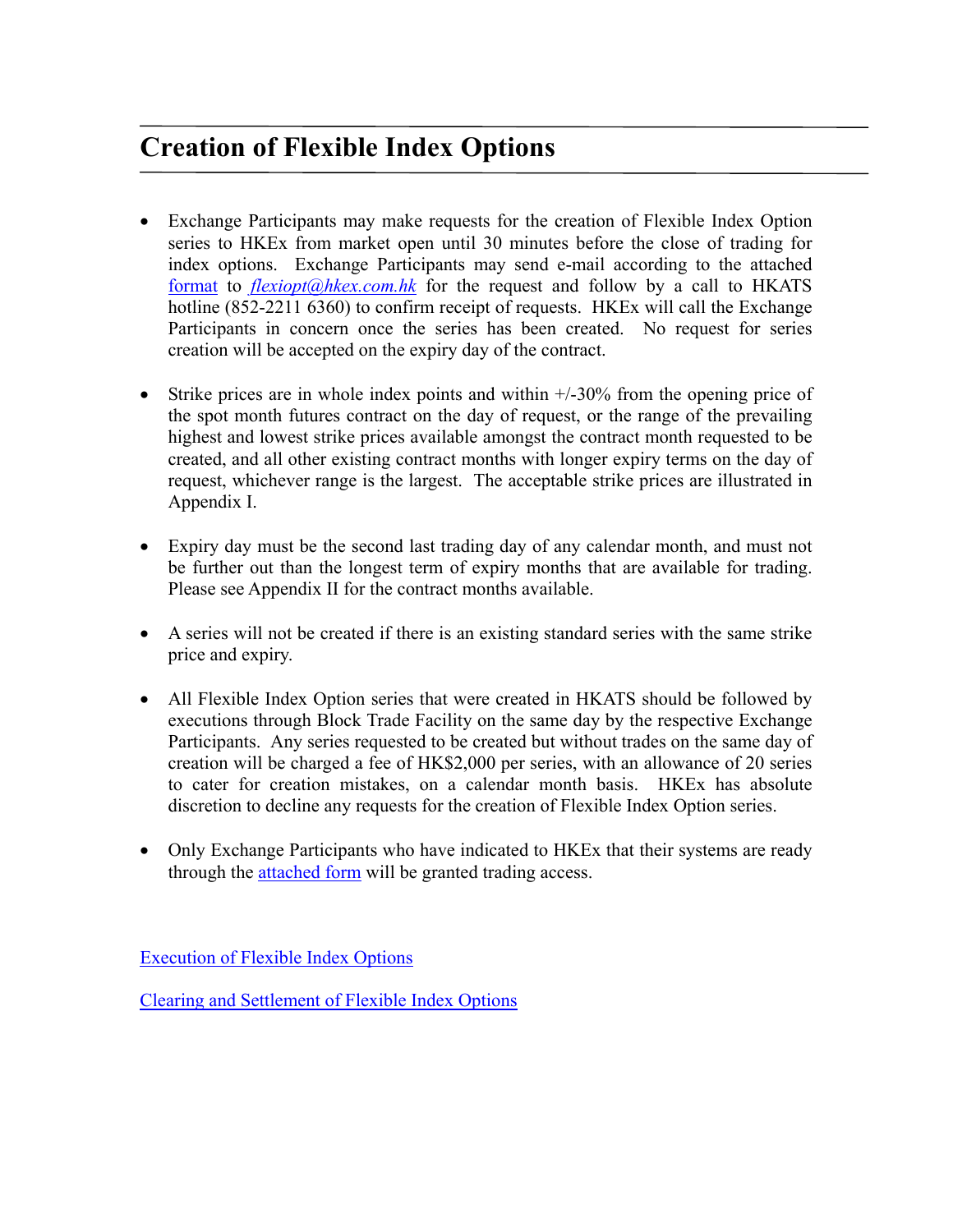



Remarks: 1) Feb 2010 is the spot month;

- 2) X is the opening price of spot month futures contract;
- 3) P $\leftarrow$  Q is the acceptable range determined by  $+/- 30\%$  of X;
- 4) A-B, C-D, E-F and G-H are the ranges of strike prices for respective expiry months for standard series;
- 5) For request **R1** with contract month in Feb 2010, it will be accepted if the requested price falls between the largest acceptable range which is determined as follows:
	- (i) Within +/- 30% of current spot month futures opening price, i.e. P-Q; or
	- (ii) Within the ranges of strike prices of the contract month requested, i.e. A-B; or
	- (iii) Within the high-low ranges of all subsequent contract months, i.e. C-D, E-F and G-H, etc.

Amongst (i) to (iii), the lowest strike level is  $E$  and the highest strike level is  $H$ , hence the overall largest acceptable range is E-H, therefore request **R1** which is within E-H, will be accepted.

- 6) For request **R2** and **R3** with contract month in Sep 2012, the requests will be accepted if the prices fall between the largest acceptable range which is determined as follow:
	- (i) Within +/- 30% of current spot month futures opening price, i.e. P-Q; or
	- (ii) Within the ranges of strike prices of the contract month requested, i.e. 0 (since no series exist for Sep 2012); or
	- (iii) Within the high-low ranges of all subsequent contract months, i.e. G-H, etc. Amongst (i) to (iii), the lowest strike level is G and the highest strike level is H, hence the overall acceptable range is G-H, therefore request **R2** which is outside G-H, will be rejected and request **R3** which is within G-H, will be accepted.